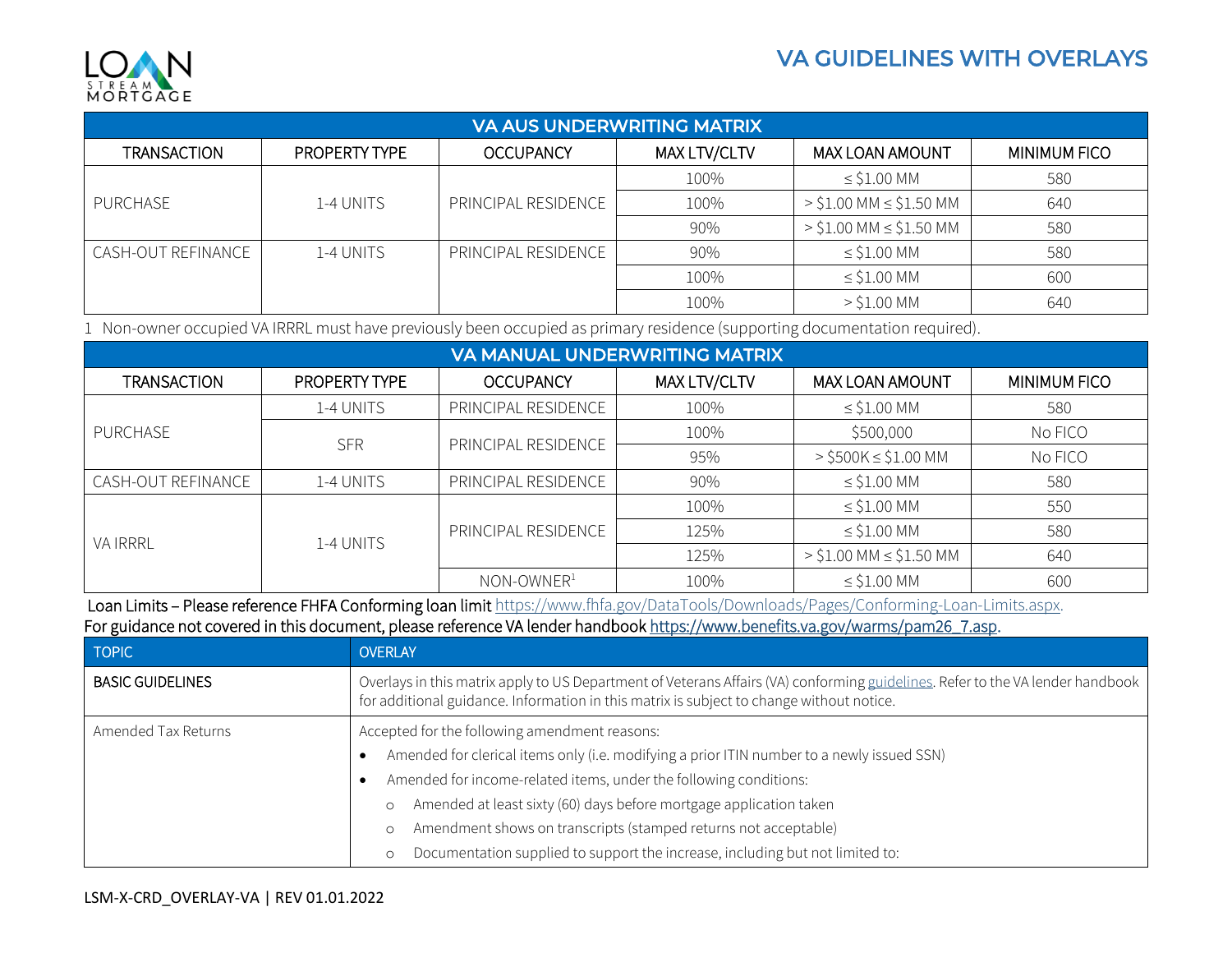



| <b>TOPIC</b>                   | <b>OVERLAY</b>                                                                                                                                                                                                                                                                                                                                                                     |
|--------------------------------|------------------------------------------------------------------------------------------------------------------------------------------------------------------------------------------------------------------------------------------------------------------------------------------------------------------------------------------------------------------------------------|
|                                | 1099 or W2 showing missed/updated income<br>٠                                                                                                                                                                                                                                                                                                                                      |
|                                | Canceled Checks or Bank Statements showing missed/updated rental income<br>٠                                                                                                                                                                                                                                                                                                       |
| Appraisal Requirement          | Certified appraiser must complete a full appraisal for all loan amounts over \$1MM regardless of any temporary guidance.<br>$\bullet$                                                                                                                                                                                                                                              |
| Assets                         | Bank Statements must show account activity for a full two (2) month period.<br>$\bullet$                                                                                                                                                                                                                                                                                           |
|                                | Internet Statements, obtained from financial institution's website, must contain the same information found on a<br>$\bullet$<br>standard bank statement.                                                                                                                                                                                                                          |
|                                | VOD as stand-alone document not permitted unless obtained from a Third-Party Vendor.<br>$\bullet$                                                                                                                                                                                                                                                                                  |
| Credit - Borrower with No FICO | Non-traditional Credit Requirements                                                                                                                                                                                                                                                                                                                                                |
|                                | Absence of Credit History For borrower(s) with no established credit history, base the determination on the borrower's<br>$\bullet$<br>payment record on alternative or nontraditional credit directly from the borrower or creditor in which a payment history<br>can be verified. Absence of a credit history is not generally considered an adverse factor. It may result when: |
|                                | Borrower has not yet developed a credit history;<br>$\circ$                                                                                                                                                                                                                                                                                                                        |
|                                | Borrower has routinely used cash rather than credit; and/or<br>$\circ$                                                                                                                                                                                                                                                                                                             |
|                                | Borrower has not used since some disruptive credit event, such as bankruptcy or debt pro-ration through consumer<br>$\circ$<br>credit counseling                                                                                                                                                                                                                                   |
|                                | LSM requires Manual Underwriting with no FICO when all of the following apply:<br>$\bullet$                                                                                                                                                                                                                                                                                        |
|                                | 12-24 month housing payment history, no late payments; borrowers without housing payment history will not be<br>$\circ$<br>considered for manual underwriting                                                                                                                                                                                                                      |
|                                | A minimum of three non-traditional credit sources<br>$\circ$                                                                                                                                                                                                                                                                                                                       |
|                                | Maximum payment shock of 100%<br>$\circ$                                                                                                                                                                                                                                                                                                                                           |
|                                | Limited credit history cannot be used to overcome poor credit history; RMCR must be ordered to confirm limited/no<br>$\circ$<br>credit<br>(Continued)                                                                                                                                                                                                                              |
| Credit - Borrower with No FICO | 120% residual income required for DTI > 41%<br>$\circ$                                                                                                                                                                                                                                                                                                                             |
| (Continued)                    | 45% maximum DTI for transaction with no FICO<br>$\circ$                                                                                                                                                                                                                                                                                                                            |
| Debt-to-Income Ratio (DTI)     | Maximum DTI                                                                                                                                                                                                                                                                                                                                                                        |
|                                | AUS Approved: 60% (> 60% requires Credit Policy 2nd-level review)<br>$\bullet$                                                                                                                                                                                                                                                                                                     |
|                                | Manual Underwrite: 580 FICO, 50%<br>$\bullet$                                                                                                                                                                                                                                                                                                                                      |
|                                | Manual Underwrite: No FICO, 45%<br>$\bullet$                                                                                                                                                                                                                                                                                                                                       |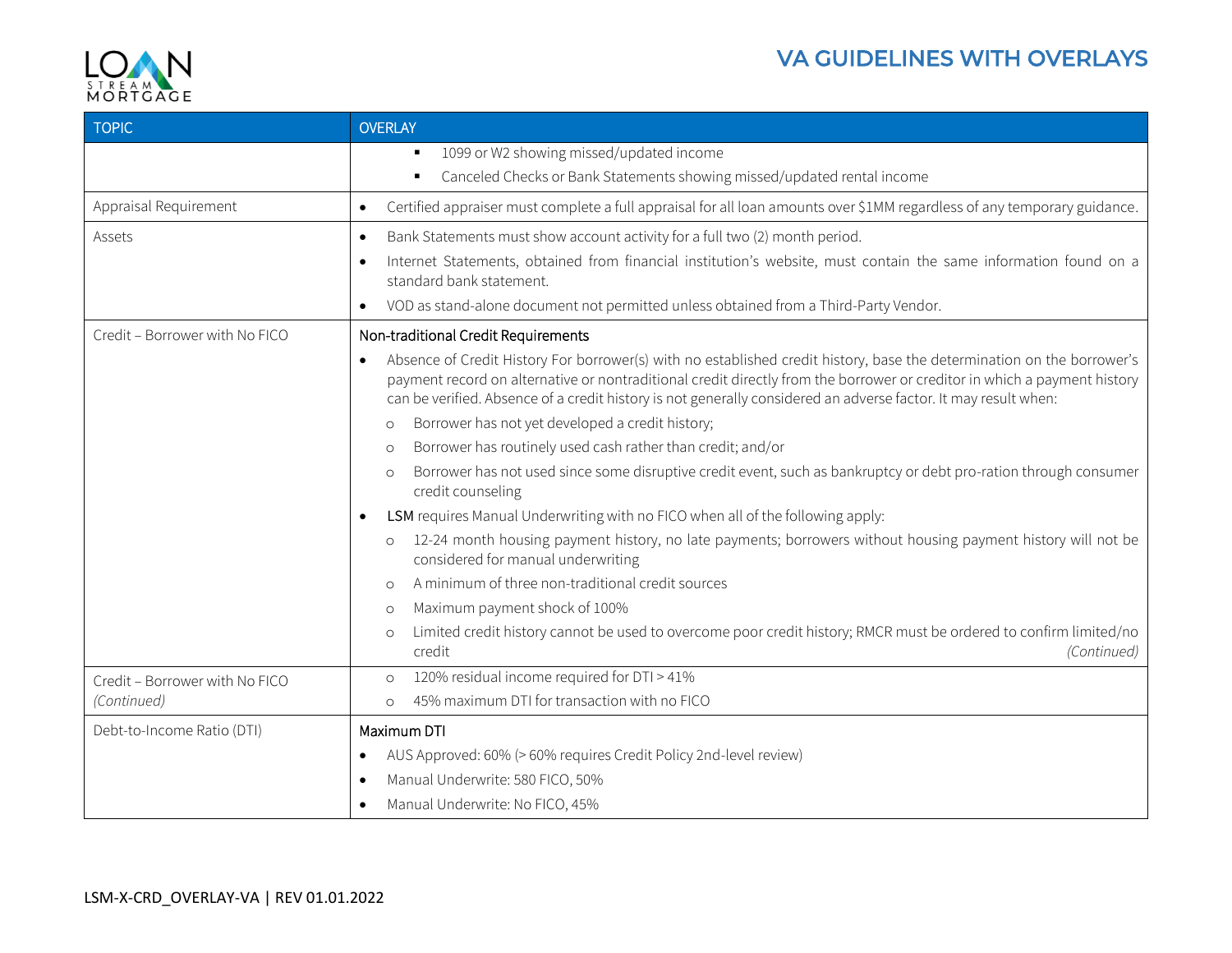

## VA GUIDELINES WITH OVERLAYS

| <b>TOPIC</b>                                 | <b>OVERLAY</b>                                                                                                                                                                                                                                                                                                                                                                      |
|----------------------------------------------|-------------------------------------------------------------------------------------------------------------------------------------------------------------------------------------------------------------------------------------------------------------------------------------------------------------------------------------------------------------------------------------|
| Electronic Signatures/eSigning               | eSigning is allowed for most documents.<br>$\bullet$<br>eSigning is not allowed for items below: (or any Loans with POA)<br>$\bullet$<br>Note<br>$\circ$<br>Note Rider(s)<br>$\circ$<br>Notice of Right to Cancel<br>$\circ$<br>Security Instrument<br>$\circ$<br>Security Instrument Rider(s)<br>$\circ$<br>COVID-19 Temporary Attestation<br>$\circ$                              |
| <b>Escrow Account</b>                        | Escrow Account required; no escrow waiver allowed.                                                                                                                                                                                                                                                                                                                                  |
| Family-Owned Business                        | Two years tax returns are required regardless of AUS recommendation.                                                                                                                                                                                                                                                                                                                |
| Ineligible Programs<br>Ineligible Properties | Energy Efficient Mortgages (EEM)<br>$\bullet$<br>Native American Direct Loan<br>$\bullet$<br>Property with PACE Lien (unless paying off through the transaction)<br>$\bullet$<br>Property with resale restrictions (age restrictions are acceptable)<br>$\bullet$<br>Temporary Buydown<br>$\bullet$<br>Texas 50(a)6 transactions<br>$\bullet$<br>Co-Ops<br>$\bullet$                |
|                                              | Indian Leased Land<br>$\bullet$<br>Resale type Deed Restrictions<br>$\bullet$<br>Solar Panels that affect first lien position<br>$\bullet$                                                                                                                                                                                                                                          |
| Minimum Loan Amount                          | \$75,000                                                                                                                                                                                                                                                                                                                                                                            |
| Mortgage Credit Certificate (MCC)            | Not permitted                                                                                                                                                                                                                                                                                                                                                                       |
| Non-Occupant Co-Borrower                     | Not eligible. LSM does not offer Joint Loans.                                                                                                                                                                                                                                                                                                                                       |
| Non-Permanent Resident Aliens                | These borrowers accepted under the following conditions:<br>Acceptable Visa evidence provided<br>$\bullet$<br>Borrower eligible to work in the U.S., as evidenced by EAD issued by the USCIS<br>$\bullet$<br>Borrower has valid Social Security Number (SSN)<br>$\bullet$<br>Borrower satisfies the same requirements, terms, and conditions as those for U.S. citizen<br>$\bullet$ |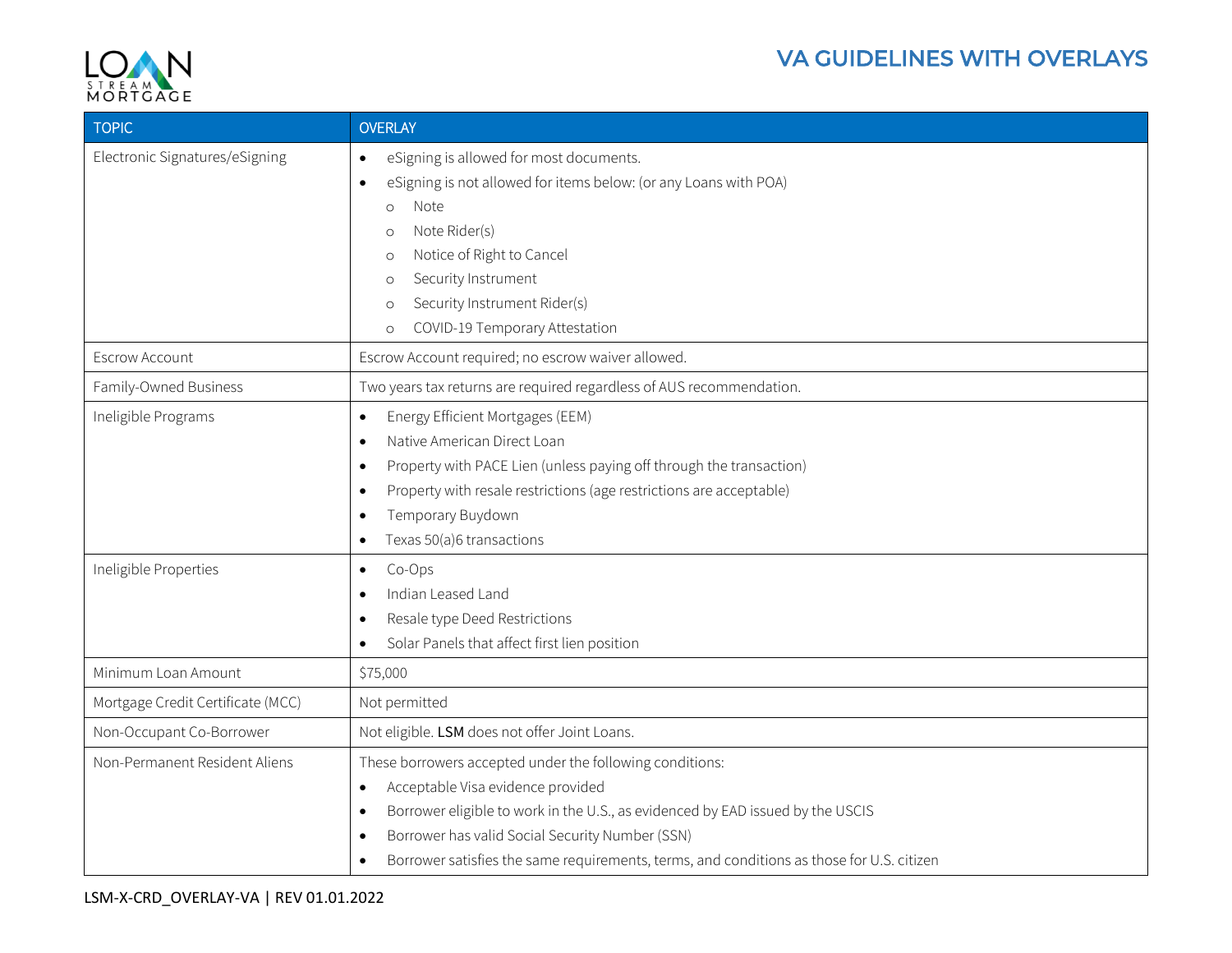



| <b>TOPIC</b>                   | <b>OVERLAY</b>                                                                                                                                                                                                                                                                                             |
|--------------------------------|------------------------------------------------------------------------------------------------------------------------------------------------------------------------------------------------------------------------------------------------------------------------------------------------------------|
|                                | DACA: Category C33 work status under deferred action, DACA borrowers allowed with proper documentation.<br>$\bullet$                                                                                                                                                                                       |
|                                | EAD must be current; if expiring within 1 year, evidence of history of renewals<br>$\circ$                                                                                                                                                                                                                 |
|                                | Income source must e stable with two-year work history<br>$\circ$                                                                                                                                                                                                                                          |
|                                | Diplomatic Immunity: Borrowers with Diplomatic Immunity are ineligible<br>$\bullet$                                                                                                                                                                                                                        |
| Payment History                | 0x30 lates in the last 12 months for all manual underwrites<br>$\bullet$                                                                                                                                                                                                                                   |
|                                | Follow VA guidelines for all AUS approved loans<br>$\bullet$                                                                                                                                                                                                                                               |
| Power of Attorney (POA)        | A POA may not be eSigned and must be specific to the transaction.<br>$\bullet$                                                                                                                                                                                                                             |
|                                | LSM requires all of the following:<br>$\bullet$                                                                                                                                                                                                                                                            |
|                                | Alive and Well Statement from commanding officer (if active duty)<br>$\circ$                                                                                                                                                                                                                               |
|                                | Underwriter must be able to validate the Veteran applied for the mortgage (lender certification is required)<br>$\circ$                                                                                                                                                                                    |
|                                | Specific POA is required; a Military POA may be used in cases where borrower is actively deployed<br>$\circ$                                                                                                                                                                                               |
| Recently Listed Properties     | Property must be off the market at least one day prior to mortgage application date.                                                                                                                                                                                                                       |
| Renegotiated Purchase Contract | Not allowed; however, minor adjustments due to condition or other relevant factors are permitted.<br>$\bullet$                                                                                                                                                                                             |
|                                | Increase of sales price after appraisal completed is not permitted.<br>$\bullet$                                                                                                                                                                                                                           |
| Rental Income                  | Departing Residence: Obtain the Lease Agreement AND the loan can qualify using gross rents (non-family member) to<br>$\bullet$<br>offset the payment (cannot use as effective income); justification of the market and reasonableness is required                                                          |
|                                | Rental Income as Effective Income: 3 months reserves and 2 years tax returns (or transcripts) to support income on each<br>$\bullet$<br>property owned                                                                                                                                                     |
|                                | 2-4 Units: borrower must have a history as a landlord or use of property management company AND 6 months reserves<br>$\bullet$<br>AND 75% of the amount indicated on the appraisal opinion of the property's fair monthly rental AND evidence of which<br>unit number the borrower will occupy is required |
|                                |                                                                                                                                                                                                                                                                                                            |
| Reserve Requirements           | 6 months PITIA is required if subject is 2-4 Units and rental income is being used for qualifying purposes<br>$\bullet$                                                                                                                                                                                    |
|                                | 3 months PITIA is required if rental income is being used from other properties<br>$\bullet$                                                                                                                                                                                                               |
| Social Security Number (SSN)   | All borrowers must have a valid SSN.                                                                                                                                                                                                                                                                       |
| <b>Tax Transcripts</b>         | Required when tax returns are used to qualify borrower income                                                                                                                                                                                                                                              |
| Unpaid Federal Tax Debt        | LSM considers all unpaid tax debt from prior years as delinguent, even if lien has not been filed<br>$\bullet$                                                                                                                                                                                             |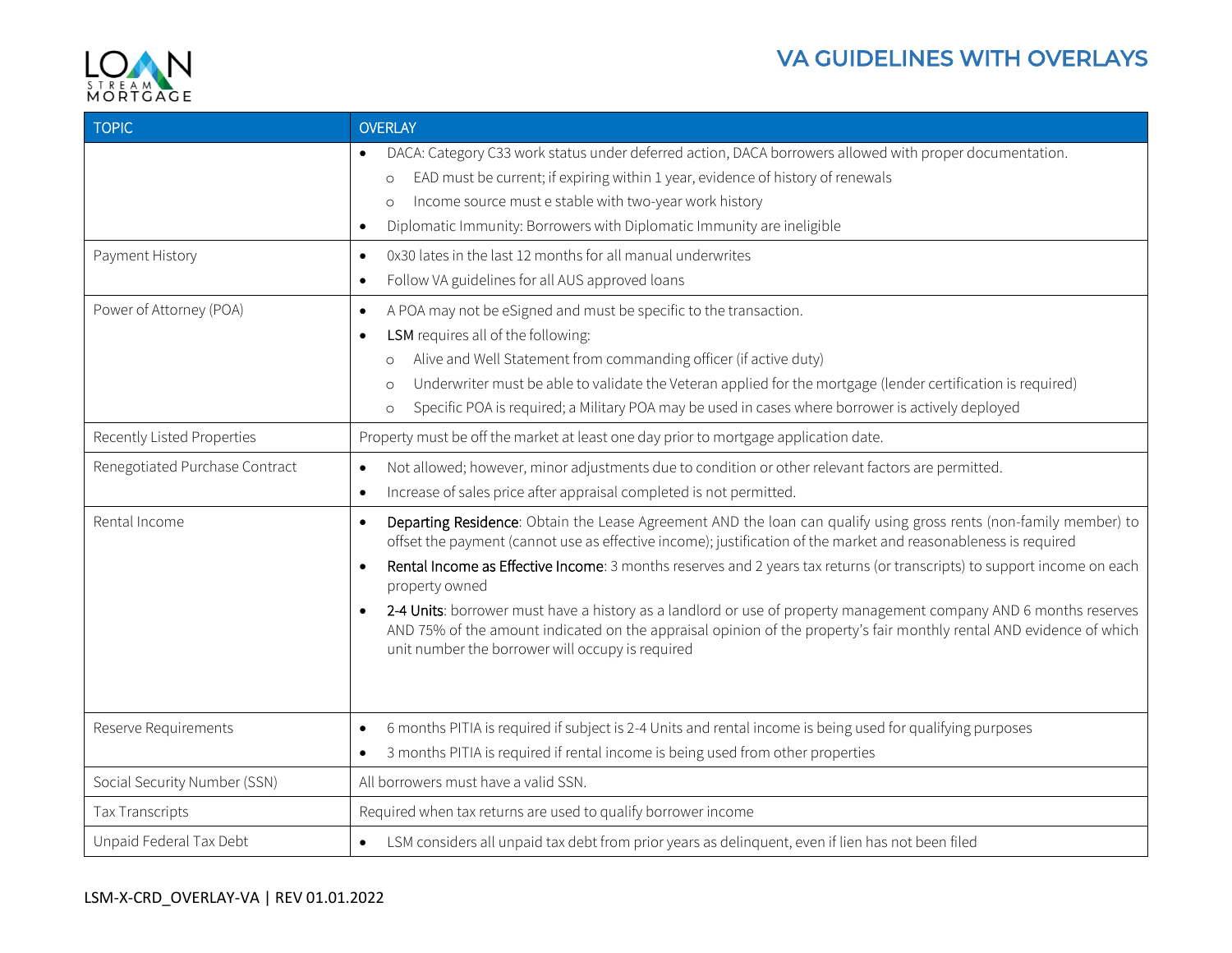

| <b>TOPIC</b>         | <b>OVERLAY</b>                                                                                                                                                                                                                                           |
|----------------------|----------------------------------------------------------------------------------------------------------------------------------------------------------------------------------------------------------------------------------------------------------|
|                      | Borrower with delinquent Federal Tax Debt is ineligible<br>$\bullet$                                                                                                                                                                                     |
|                      | NOTE: Record of Account can be used in lieu of canceled check or proof of electronic payment.                                                                                                                                                            |
| <b>VA IRRRL</b>      | In addition to other VA overlays listed in this matrix, the following apply specifically to VA IRRRLs.                                                                                                                                                   |
|                      | <b>AVM Requirements</b><br>$\bullet$                                                                                                                                                                                                                     |
|                      | AVM with confidence score of 75 or greater is required                                                                                                                                                                                                   |
|                      | If the following are not met, a 2055 appraisal is required<br>$\circ$                                                                                                                                                                                    |
|                      | Option 1: CoreLogic Geo AVM with standard deviation of 14 or less or LPS Cascading; or<br>٠                                                                                                                                                              |
|                      | Option 2: Proteck AVM with confidence score of 80 or greater                                                                                                                                                                                             |
|                      | Credit Report (mortgage acceptable only)<br>$\bullet$                                                                                                                                                                                                    |
|                      | Required with all credit scores listed<br>$\circ$                                                                                                                                                                                                        |
|                      | Credit Qualifying<br>$\bullet$                                                                                                                                                                                                                           |
|                      | Full Credit Report with minimum of one credit score is required<br>$\circ$                                                                                                                                                                               |
|                      | DTI 41% maximum; or<br>$\circ$                                                                                                                                                                                                                           |
|                      | DTI > 41% to 50% maximum if residual income is > 120% of VA residual income requirements<br>$\circ$                                                                                                                                                      |
|                      | Maximum Loan Amount<br>$\bullet$                                                                                                                                                                                                                         |
|                      | See MATRIX on page 1 (calculated as Total Loan Amount, including VA Funding Fee)<br>$\circ$                                                                                                                                                              |
|                      | Program Reminders<br>$\bullet$                                                                                                                                                                                                                           |
|                      | Income Documentation: Standard documentation required when P&I payment increases 20% or more (standard VA<br>$\circ$<br>guideline) also requires lender certification                                                                                    |
|                      | Maximum loan term is the original term of the VA loan being refinanced plus 10 years, but not to exceed 30 years and<br>$\circ$<br>32 days. (For example, if the old loan was made with a 15-year term, the term of the new loan cannot exceed 25 years) |
|                      | Interest Rate: IRRRL (can be a fixed rate, hybrid ARM, or traditional ARM) must bear a lower interest rate than the loan<br>$\circ$<br>it is refinancing unless the loan it is refinancing is an ARM                                                     |
|                      | (Continued)                                                                                                                                                                                                                                              |
| VA IRRRL (Continued) | Recoupment is calculated b dividing all fees, expenses, and closing costs-whether included in the loan or paid<br>$\circ$<br>outside the loan or paid outside of closing (i.e. an appraisal fee)—by the reduction of the monthly PI payment              |
|                      | The VA funding fee, escrow, and prepaid expenses, such as insurance, taxes, special assessments, and<br>homeowners' association (HOA) fees, are excluded from the fee recoupment calculation                                                             |
|                      | Must meet all VA seasoning and net tangible benefit (NTB) guidelines<br>$\circ$                                                                                                                                                                          |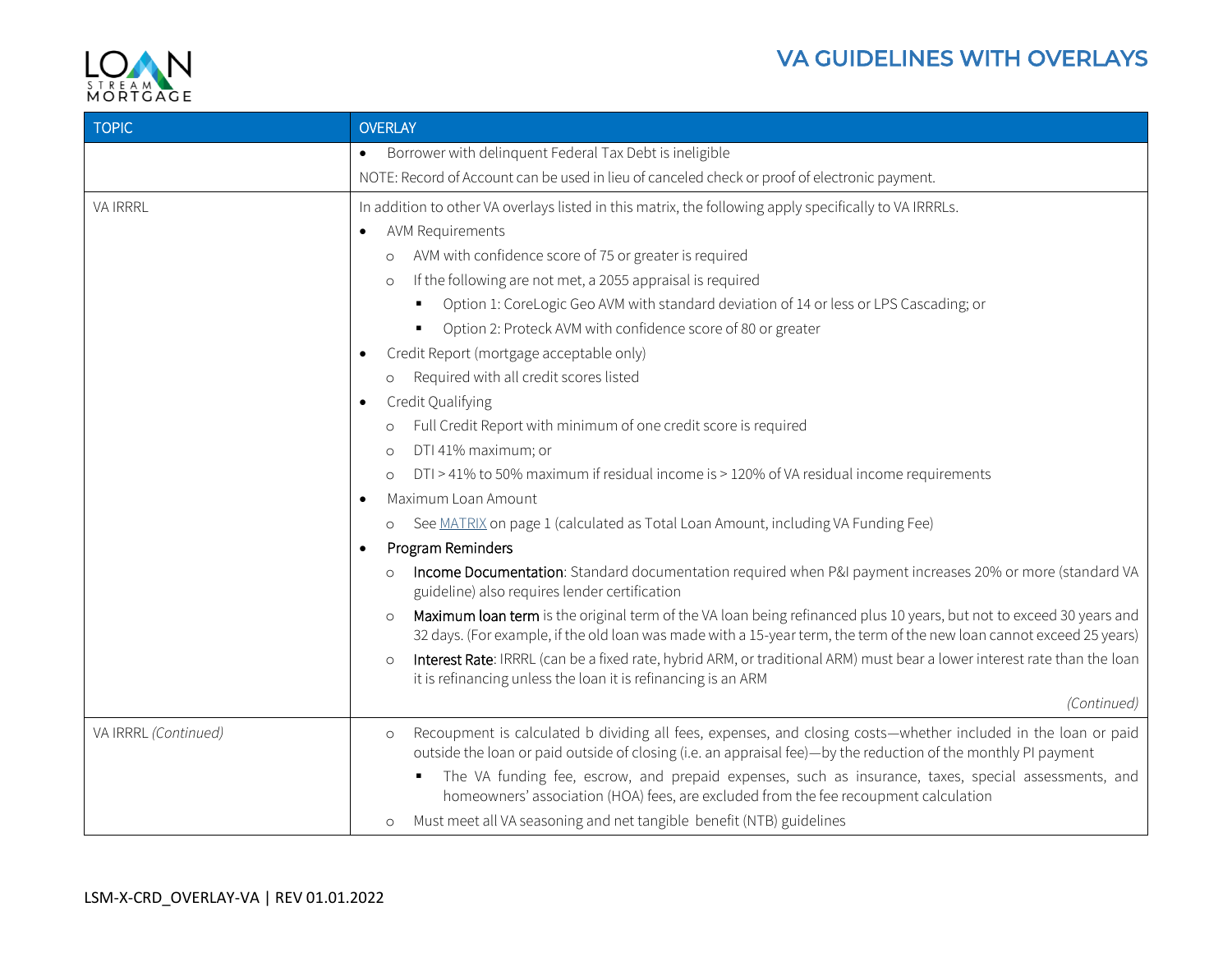

| <b>TOPIC</b>                                     | <b>OVERLAY</b>                                                                                                                                                                                                                                                                                                                                                                                                                                                                                                                                                                                                                                                                                                                                                                                                                                                                                                                                                                                                                                                                                                                                                                                                                                                                          |
|--------------------------------------------------|-----------------------------------------------------------------------------------------------------------------------------------------------------------------------------------------------------------------------------------------------------------------------------------------------------------------------------------------------------------------------------------------------------------------------------------------------------------------------------------------------------------------------------------------------------------------------------------------------------------------------------------------------------------------------------------------------------------------------------------------------------------------------------------------------------------------------------------------------------------------------------------------------------------------------------------------------------------------------------------------------------------------------------------------------------------------------------------------------------------------------------------------------------------------------------------------------------------------------------------------------------------------------------------------|
| MANUFACTURED HOME GUIDELINES                     | Overlays in this matrix apply to US Department of Veterans Affairs (VA) conforming guidelines. Refer to the VA lender handbook<br>for additional guidance. Information in this matrix is subject to change without notice.                                                                                                                                                                                                                                                                                                                                                                                                                                                                                                                                                                                                                                                                                                                                                                                                                                                                                                                                                                                                                                                              |
| Standards (09/14/2015)                           | Appraiser must notify mortgagee and report any deficiency of MPR or MPS if a manufactured home does not comply with the<br>following:<br>Floor area must be ≥400 sq ft<br>$\bullet$<br>Constructed on or after June 15, 1976, in conformance with the federal MHCSS, as evidenced by an affixed HUD<br>$\bullet$<br>Certification Label in accordance with 24 CFR §3280.11 (Manufactured Homes produced prior to June 15, 1976 are<br>ineligible for insured financing.)<br>Manufactured home and site exist together as a real estate entity in accordance with state law (but need o be treated as<br>$\bullet$<br>real estate for taxation purposes)<br>Manufactured home was moved from the factory or dealer directly to the site<br>$\bullet$<br>Manufactured home was designed to be used as a dwelling with a permanent foundation built to comply with PFGMH<br>$\bullet$<br>Finished grade elevation beneath the manufactured home (or, if basement used, the grade beneath the basement floor)<br>$\bullet$<br>is at or above the 100-year return frequency flood elevation<br>Structure is designed for occupancy as a principal residence by a single family<br>$\bullet$<br>Lease, if applicable, meets the requirement s of Valuation of Leasehold Interest<br>$\bullet$ |
| Flood Zone                                       | LSM does not allow manufactured homes in a flood zone.<br>$\bullet$                                                                                                                                                                                                                                                                                                                                                                                                                                                                                                                                                                                                                                                                                                                                                                                                                                                                                                                                                                                                                                                                                                                                                                                                                     |
| Foundation: Existing Construction                | Definition: Existing construction for manufactured housing refers to a manufactured home that has been permanently<br>$\bullet$<br>installed on a site for one year or more prior to the case number assignment date.<br>Standard: If the perimeter enclosure is non-load-bearing skirting comprised of lightweight material, the entire surface area<br>$\bullet$<br>of the skirting must be permanently attached to backing made of concrete, masonry, treated wood, or a product with<br>similar strength and durability.<br>(Continued)                                                                                                                                                                                                                                                                                                                                                                                                                                                                                                                                                                                                                                                                                                                                             |
| Foundation: Existing Construction<br>(Continued) | Skirting: Skirting refers to a non-structural enclosure of a foundation crawl space that is typically, but not always, a<br>$\circ$<br>lightweight material such as vinyl or metal attached to the side of the structure and extending to the ground (generally<br>not installed below frost depth).<br>Perimeter Enclosure (MPR/MPS Item): The space beneath the manufactured home must be properly enclosed; the<br>$\circ$<br>perimeter enclosure must be a continuous wall that is adequately secured to the perimeter of the unit and allows for<br>proper ventilation of the crawl space.<br>Required Analysis and Reporting: If the manufactured home foundation does not meet the requirements for Existing<br>$\bullet$<br>Construction, the appraiser must notify the mortgagee and report the deficiency in the MPR or MMPS.                                                                                                                                                                                                                                                                                                                                                                                                                                                 |